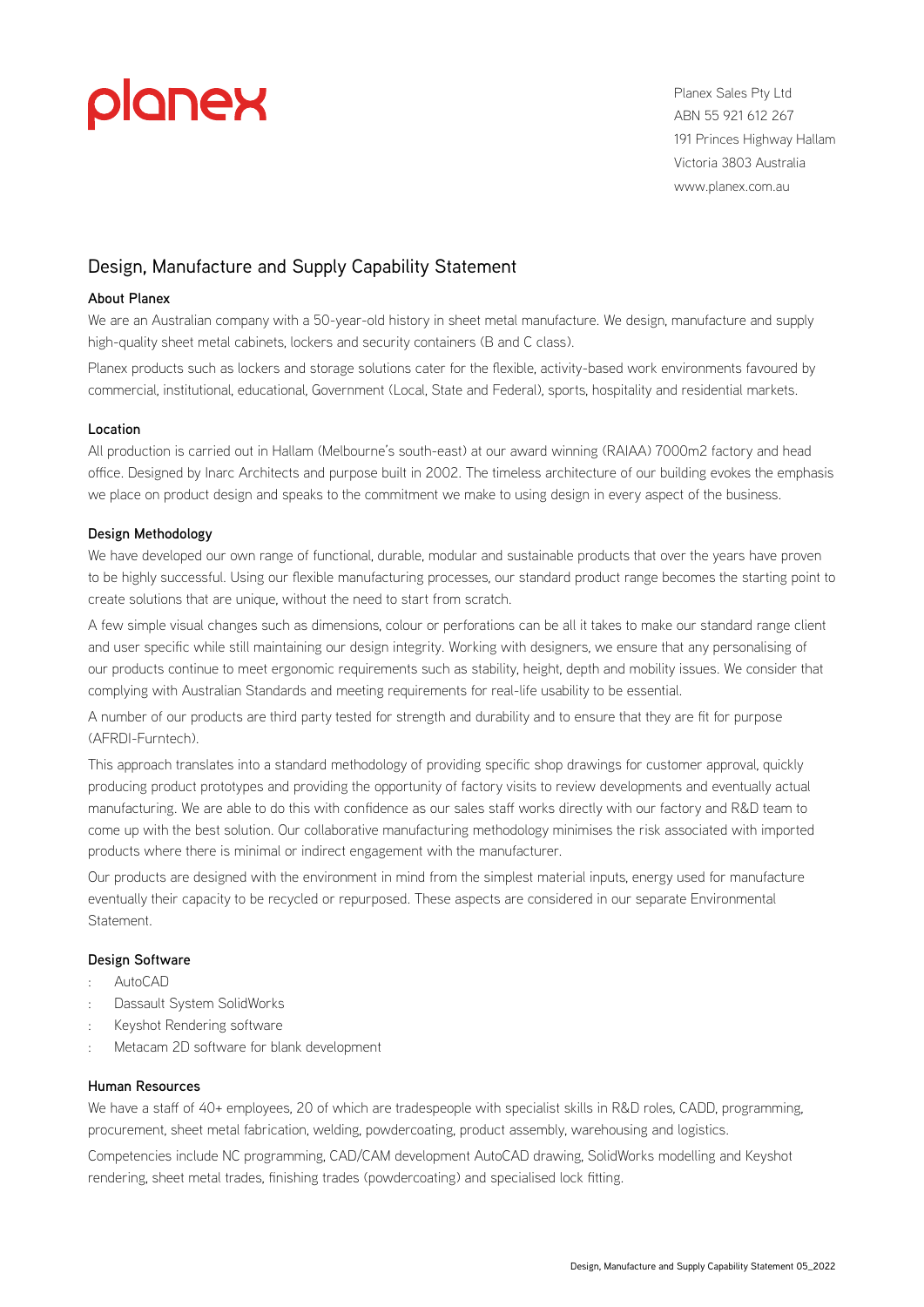# planex

Planex Sales Pty Ltd ABN 55 921 612 267 191 Princes Highway Hallam Victoria 3803 Australia [www.planex.com.au](https://www.planex.com.au/)

### **Key Personnel Experience**

| Position                                                     | Name               | <b>Industry Years</b> | <b>Planex Years</b> | Location   | Qualifications                                                                        |
|--------------------------------------------------------------|--------------------|-----------------------|---------------------|------------|---------------------------------------------------------------------------------------|
| Managing Director                                            | Jean-Pierre Jardel | 34                    | 34                  | <b>VIC</b> | PhD, BSc Hons                                                                         |
| <b>Business Development</b><br>Manager /<br>Cultural aspects | Karina Clarke      | 21                    | 2                   | <b>VIC</b> | BA Interior Design (Hons)<br>MFA furniture design                                     |
| <b>Business Systems</b><br>Manager                           | Alex Jardel        | 5                     | 5                   | <b>VIC</b> | <b>BA Industrial Design</b><br>(Hons)                                                 |
| Victorian / SA / TAS                                         | Lee Turner         | 26                    | 13                  | <b>VIC</b> | Dip Bus Mgt                                                                           |
| Government Sales                                             | Andrew Gray        | 34                    | 30                  | <b>VIC</b> |                                                                                       |
| NSW / QLD Sales                                              | Cindy James        | 20                    |                     | <b>VIC</b> | Certificate in Interior<br>Design at CAE<br>Diploma of Office<br>Administration at VU |
| Logistics                                                    | Shelley Ramirez    | 8                     | 32                  | <b>VIC</b> |                                                                                       |
| Factory Plant Manager                                        | Michael Kaoullas   | 24                    | 24                  | VIC        | B Mech. Eng                                                                           |
| Production Manager                                           | Gerard Ramirez     | 33                    | 33                  | <b>VIC</b> | Ad Cert Operations Mgnt                                                               |
| Design Engineer                                              | Oliver Chauhan     | 1                     |                     | <b>VIC</b> | B. Eng (Product Design)<br>Hons                                                       |
| Research Manager                                             | Robert Gianello    | 12                    | 3                   | VIC        | PhD, BSc Hons                                                                         |
| Accountant                                                   | Elizabeth Mitchell | 33                    | 1                   | <b>VIC</b> | BBus (Accounting)<br><b>CPA</b>                                                       |
| Project Coordinator                                          | Lisa Spittal       | 17                    | 17                  | <b>VIC</b> |                                                                                       |

#### **Production Methodology**

All Planex products are manufactured specifically to order and no finished products are stocked. Ordered products for small orders are assembled from stocked kits of components, larger orders are produced from scratch. Production and scheduling are managed by an Enterprise Resource planning system (ERP) that plans production by planning backwards from the due date in order to calculate the best optimal start time for the project. This ensures that products are manufactured in a just in time basis which requires ongoing communication from the client, to ensure delivery success. Our accounting system is integrated with our ERP software (Microsoft NAV).

#### **Production Technologies**

We use modern technology to manufacture all the products in the Planex range. High volume products follow a highly automated manufacturing process which makes us very competitive even against imports. The high degree of automations often means that production can run unattended throughout the night.

#### **Production Capabilities**

- : Lights-out automatic sheet metal fabrication
- : Robotic bending, lights-out metal punching,
- : MIG TIG welding and cartesian coordinate spot-welding
- : Phosphating and powdercoating (product profile to 2000mmL x 600mmW x 1200mmH)
- : Product assembly
- **Logistics**
- Onsite delivery and assembly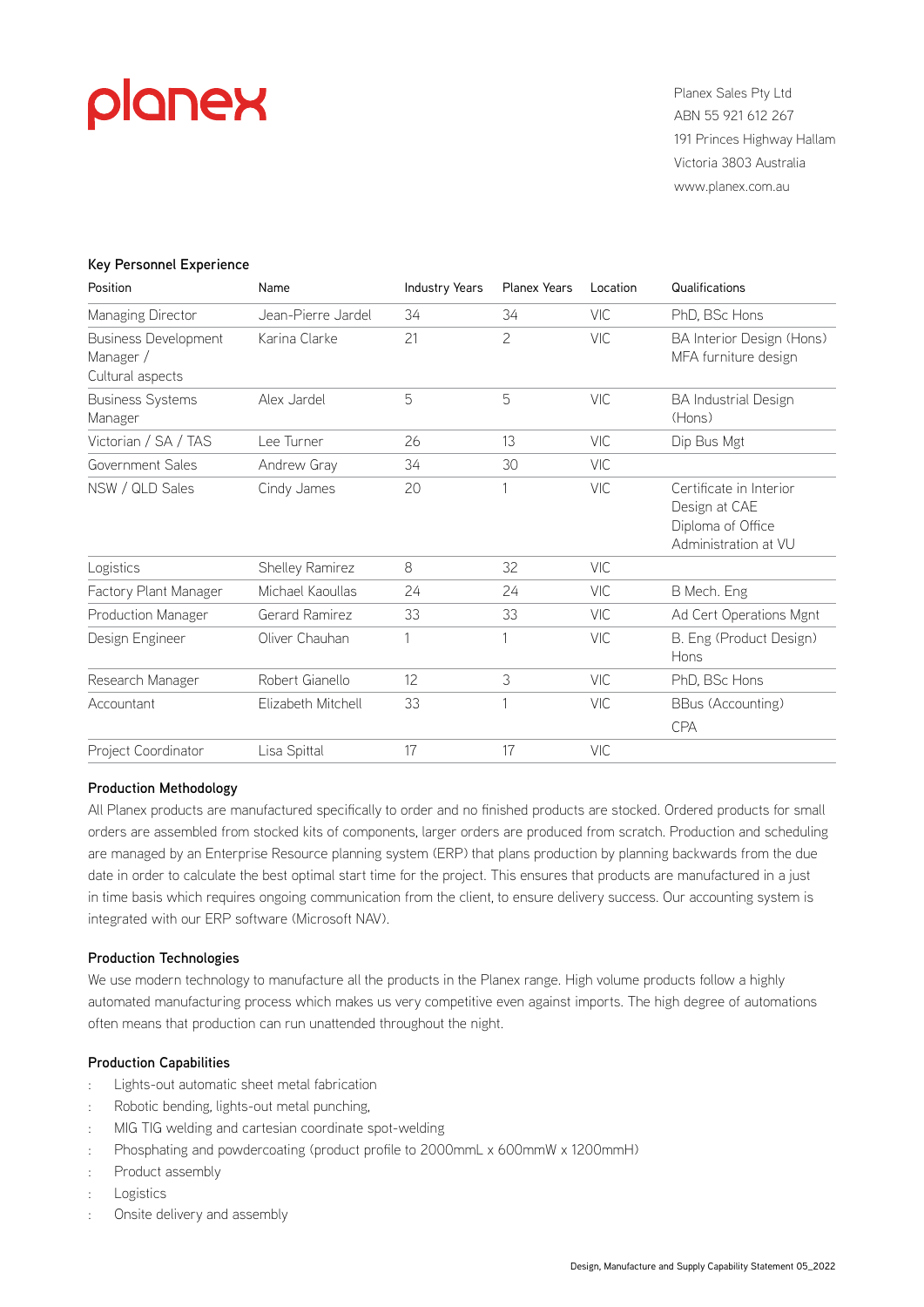

Planex Sales Pty Ltd ABN 55 921 612 267 191 Princes Highway Hallam Victoria 3803 Australia [www.planex.com.au](https://www.planex.com.au/)

#### **Production Capacity**

Depending on product complexity, we can produce 100 units per 12-hour production day. Capacity can be increased through the use of a second production shift.

#### **Materials**

All the manufacturing processes are carried out in-house using near-sourced materials wherever possible. Specific high technology components such as drawer slides, locking systems and components are imported from Europe.

We work closely with our long-term supply chain partners to ensure that we have the best possible pricing but also a very high level of technical and logistic support when required.

#### **Recent Major Projects OVER \$150K**

| Project Name               | Location   | Completed        |
|----------------------------|------------|------------------|
| <b>TAC</b>                 | <b>VIC</b> | Current          |
| Yarra Ranges Council       | <b>VIC</b> | January-2022     |
| Project XXX                | <b>ACT</b> | December-2021    |
| Afterpay                   | <b>VIC</b> | November-2021    |
| St Joseph's College        | <b>VIC</b> | October-2021     |
| St Leonard's College       | <b>VIC</b> | September-2021   |
| World Park - ESS           | <b>SA</b>  | September-2021   |
| Australian Federal Police  | <b>VIC</b> | August-2021      |
| ATO Moonee Ponds           | <b>VIC</b> | <b>July-2021</b> |
| Netwealth                  | <b>VIC</b> | June-2021        |
| Western Sydney University  | <b>NSW</b> | April-2021       |
| Australian Taxation Office | QLD        | March-2021       |
| Datacom                    | <b>VIC</b> | November-2020    |
| Future Fund                | <b>VIC</b> | August-2020      |
| Lander & Rogers            | <b>VIC</b> | August-2020      |
| ATO Townsville Workplace   | QLD        | April-2020       |
| Vanguard                   | <b>VIC</b> | February-2020    |
| PTV, Rialto Tower          | <b>VIC</b> | December-2019    |
| VLINE                      | <b>VIC</b> | September-2019   |
| University Of Technology   | <b>NSW</b> | February-2019    |

#### **Environment**

Our Policies demonstrate environmental commitment to staff and interested parties. External endorsement of commitment is achieved through ongoing certification to ISO 14001. We feel responsible for the impact our business has on the world and believe in leaving an eco-positive footprint. Our annual Sustainability Report covers a range of policies and initiatives that we have instigated.

As a sustainable manufacturer, we invest in the future with Planex products contribute maximum points to Green Star ratings. Planex has maintained AFRDI Blue Tick product testing and Good Environmental Choice for a range of products since 2009. Commitment was extended to AFRDI Green Tick Platinum (AFRDI 150 Sustainability Standard) in 2018, recognised as GBCA Green Star Level A. In doing so, Planex became the first Australian company to achieve Platinum level rating with our xLocker2 range of lockers and the Linea sliding door cabinet storage systems.